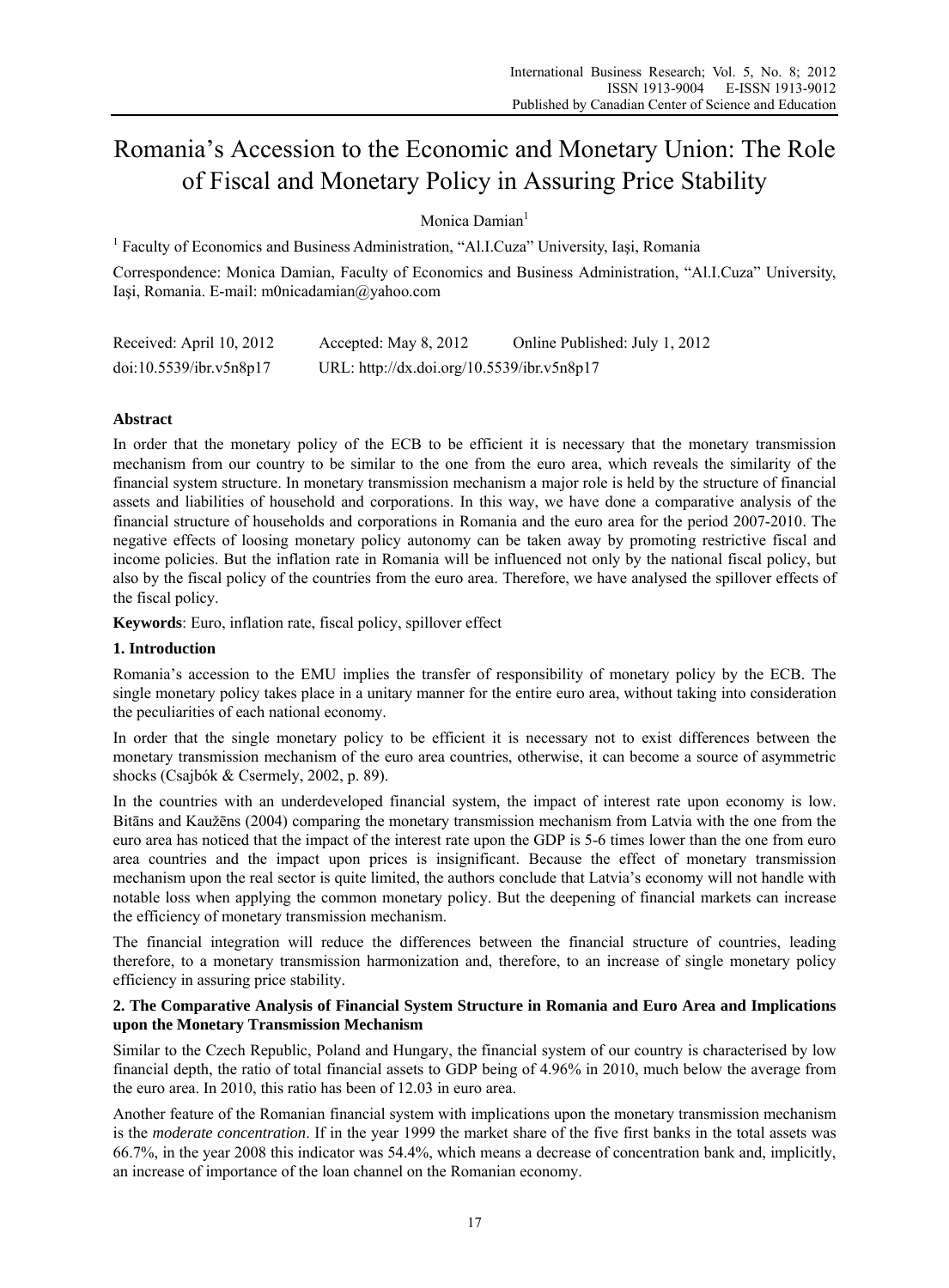Anzuini and Levy (2004) emphasize that an important role in the monetary transmission mechanism is held by the structure of assets and liabilities of households and corporations. From the point of view of adopting the euro currency it is beneficial that the effects of monetary policy won't significantly differ between the euro accession countries and the EMU member states. In this way, following the approach made by the Anzuini and Levy (2004), we have done a comparative analysis of the financial structures of households and corporations in Romania and euro area for the period 2007-2010, using data from the closing financial balance sheet of households and corporations given by Eurostat, in order to identify the monetary transmission channels in Romania and the euro area.

Analyzing the financial liabilities of corporations in Romania in the period 2007-2010, we have identified shares and the other accounts as the main sources of financing, each of them being of approximately 30% of the total. Loans have financed companies in a percent of 16.61 in 2007, registering an increase with almost 4 percentual points in the following years. If in the period 2007-2010 the weight of securities in the total of liabilities was between 14.77% (2009) and 16.95% (2008), in the year 2010 we notice a significant decrease of them  $(0.03\%)$ , in the same time with a significant increase of shares (from 34.85% in the year 2009 up to 51.78% in the year 2010). The dynamics of financial liabilities can be explained by the increase of share prices, being a stimulant for companies to issue new shares to procure resources, the average of new issued shares in this year being of 26% from the total of shares from the end of the year.







*Source:* Eurostat, http://epp.eurostat.ec.europa.eu/portal/page/portal/statistics/themes, author's calculations.

In the euro area the structure of financial liabilities is different from the one of Romania. Therefore, we can notice that half of the financing is represented by shares, followed by loans, with 30%. The weight of securities is very low (approximately 3%), compared with Romania in the period 2007-2010.

Regarding the financial liabilities of households, in Romania we can notice that the main source of financing is the loan. In the period 2007-2010 we notice an increase of loan weight in the total of financial liabilities (from 69.22% up to 86.65%) and a significant diminishment of other accounts weight (from 24.39% to 6.79%). Consequently, the importance of loan channel has increased. In the euro area, 91% from the financial liabilities of households are represented by the loan. Therefore, the changes of interest rate in the euro area have a greater impact upon aggregate demand.

Relating each financial instrument to GDP (of corporations), we notice that securities and loans (total) in Romania have registered similar values with the ones in the euro area (90-100% of GDP) in the period 2007-2009, which means that the impact of monetary policy decisions was a similar one. In the year 2010 there has been registered a decrease by half of the external sources, the weight of securities and loans being of 54.32% of GDP, while in the euro area the value was approximately constant (101.82% of GDP). If in the years 2007-2010 the weight of shares in GDP was inferior to euro area, in the year 2010 there has been an acceleration of the weight of shares in the GDP in Romania, being of 141.58% (in the euro area - 143.34%).

The households have little financial assets, which consist of 120.85% of GDP in the year 2010, compared with 204.69% of GDP in the euro area. They have been represented, mainly, by shares (89.99%) and deposits (24.53%), which means that the wealth effect of assets price is relatively low in Romania.

The financial liabilities of households were of 27% of GDP in the year 2010, 23.4% of GDP being represented by loans, but they are much inferior to the euro area (72.14% of GDP).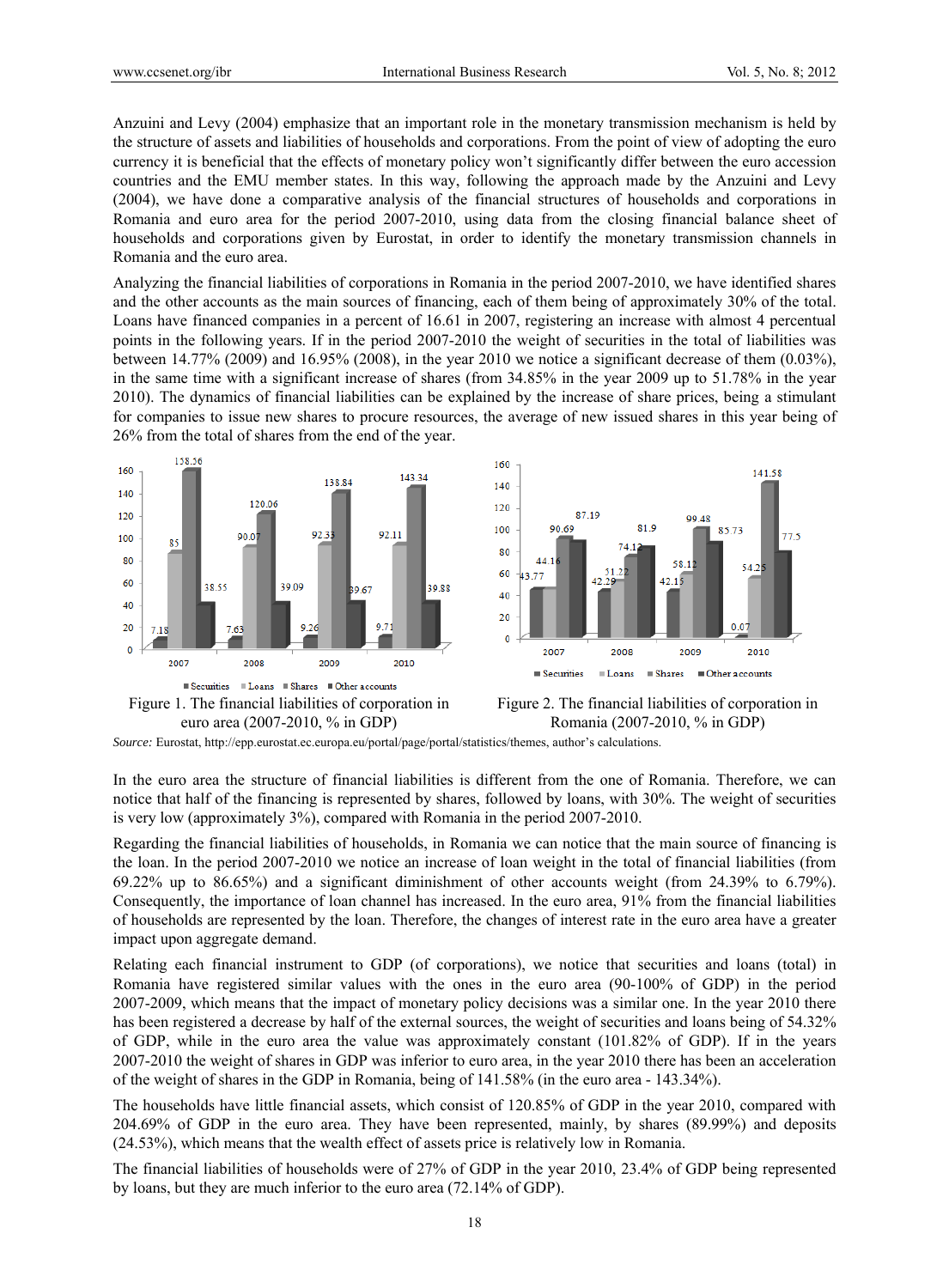



Figure 3. The financial liabilities of households in euro area (2007-2010, % in GDP)



Source: Eurostat, http://epp.eurostat.ec.europa.eu/portal/page/portal/statistics/themes, author's calculations.

The low relevance of the loan channel explains the difference between the transmission mechanism from Romania and the euro area, which means that the single monetary policy will have a low impact upon economy. The countries in which the loan channel is stronger are more vulnerable to changes of interest rate.

The importance of loan channel depends on the degree in which the loan diminishment influences demand and, implicitly, inflation rate. For example, the existence of other sources of financing (including commercial loan) limits efficiency of monetary policy.

Not only in the euro area, but also in Romania, the rhythm of growing for a non-government credit was superior to the one of consumption, which means that the borrowed amounts of money were not totally for consuming. But Figure 5 and Figure 6 suggest a stronger increase of credit, compared with consumer rise in Romania, which means that the highest part of the borrowed amounts were not for consuming, but for estate or shares acquisition.

The increase of demand for these assets can determine the increase of their prices, with an impact upon inflation. We consider that using loans to buy shares has a relatively high impact upon households, because most of the financial assess are represented by shares. Consequently, the increase of share prices will lead to an increase of financial wealth, leading therefore to consuming increase.



*Source:* Eurostat, http://epp.eurostat.ec.europa.eu/portal/page/portal/statistics/themes European Central Bank, http://sdw.ecb.europa.eu/, Monthly Bulletins of National Bank of Romania, author's calculations.

To avoid the negative effects of adopting the common policy is necessary to promote a restrictive fiscal and income policy, in order not to determine an excessive increase of aggregate demand, this one being impossible to temperate through interest rate.

#### **3. The Role of Fiscal Policy in Ensuring Price Stability in Romania after EMU Accession**

The importance of fiscal policy in the EMU context derives from the necessity of assuming public finance sustainability, according to the Maastricht Treaty and Stability and Growth Pact. Sound fiscal policies and a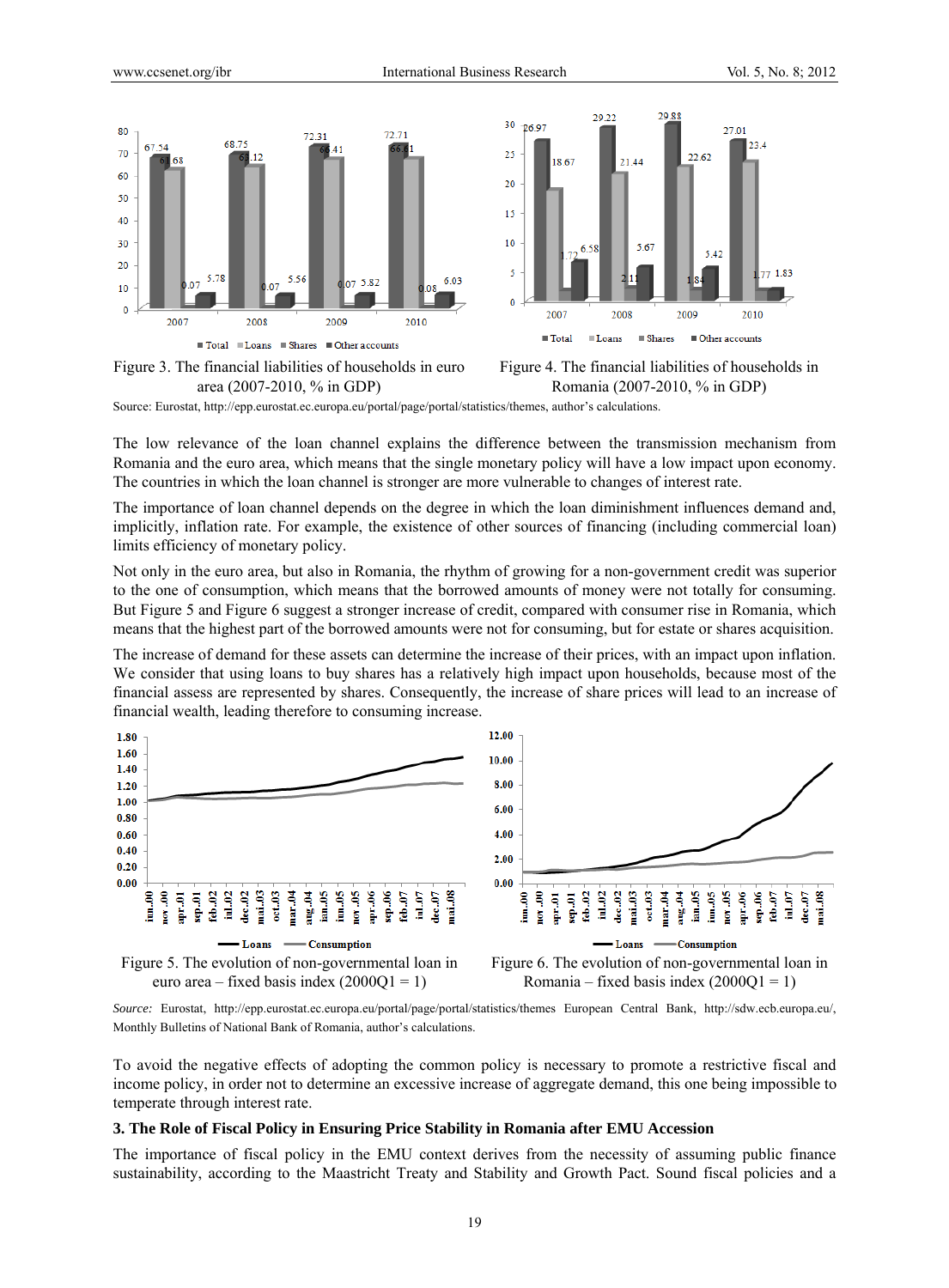monetary policy geared to price stability are fundamental for the success of Economic and Monetary Union, these being the prerequisites for macroeconomic stability, growth and cohesion in the euro area (Statement of the Governing Council of ECB, 2005).

The fiscal policy of the euro area state members is independently established and reacts to national economic conditions. Although it is established on a national level, the fiscal policy is constrained by the measures of the Treaty on Stability, Coordination and Governance in the Economic and Monetary Union. Firstly, this foresees the obligation for the member states to respect the limit of 0.5% of the GDP of the structural deficit and 60% of the GDP of public debt.

After the adoption of the euro currency, the fiscal policy is the only instrument to stabilise the national economy through automatic stabilisers. The automatic stabilisers capacity of absorbing the fluctuations of economic cycle depends on the nature of shock (demand or supply shock) and on their duration. For example, a shock of demand (the increase in private consumption, a decrease of exports) determines a modification of production and of inflation rate in the same way, and, therefore, the automatic stabilisers action in agreement with the central bank objective. If the economy deals with a temporary shock of supply (the increase in price of oil, unfavourable weather conditions), the production and inflation rate evolves in opposite direction. In this way, the automatic stabilisers influence the level of production, with the price of the high inflation. The inefficiency of automatic stabilisers upon inflation rate can be seen also in the case of a permanent shock of the supply. For example, in the case of productivity increase, the potential level of economy increase, and, consequently, the role of the automatic stabilisers is to create a balance: the convergence to the new potential level of production, the result being a high inflation.

Consequently, the role of the fiscal policy in tempering inflation rate is obvious in the case of demand shocks. But, in this case also, the efficiency depends on the size and openness of economy. For example, in the case of a small and open economy, for instance, the increase of the aggregate demand, as a result of increasing governmental expenses or decreasing taxes, is satisfied mostly by imports and less by the national production and, therefore, the impact upon national economy is low.

After the accession to the euro area, in Romania any of the previous mentioned shocks can occur, but the chances of occurrence for the permanent shock of the supply are increased, due to the catching-up process, which will follow. The result will be a superior level to the euro area of the inflation rate.

From the arguments listed above, we can conclude that *the fiscal policy in relatively inefficient in decreasing the inflationary pressures.* 

The necessity of coordinating the fiscal policies in the monetary union is justified by the impact of the fiscal policy of a member state upon euro area a whole, not only on its own economy.

Fatás and Mihov (2009) consider that in the absence of a monetary policy, the fiscal policy must be more restrictive in order to smooth the business cycle, being the means of compensation for the shocks specific to one country. From our point of view, *fiscal policy in the euro area member states* has the role of macroeconomic stabiliser and, therefore, it must be counter-cyclical. If the economy deals with recession, a lax fiscal policy will be promoted.

In the context of the euro area the fiscal policy decisions from a member state have effects upon the other member states (the spillover effect), these ones being transmitted through the following channels (Weyerstrass et al., 2006; Giuliodori & Beetsma, 2004; Beetsma et al., 2001; Brunila, 2002):

- The trade channel: the fiscal expansion stimulates consumption and investments, influencing significantly the demand for imports and, consequently, influences the net exports in the other member states of the euro area. For example, the results of the study of Beetsma and Giuliodori (2004) have revealed the fact that the fiscal expansion from Germany, France and Italy has lead to a substantial increase of imports from the European market. Consequently, an expansionary fiscal policy in these countries, but also in Austria (as main trade partners from the euro area for Romania), leads to increase for the external demand, influencing, in this way, the level of inflation rate in Romania. Also, the effects of the fiscal policy upon domestic inflation are transmitted also upon inflation from the other states (imported inflation).
- The interest rate channel: the increasing national inflation rate, as result of expansionary fiscal policy, influences inflation rate in euro area, constraining the central bank to contract monetary policy, with effects upon all the member states. Also, fiscal policy effects upon budgetary deficit and, implicitly, upon governmental debt influences interest rate on the long term.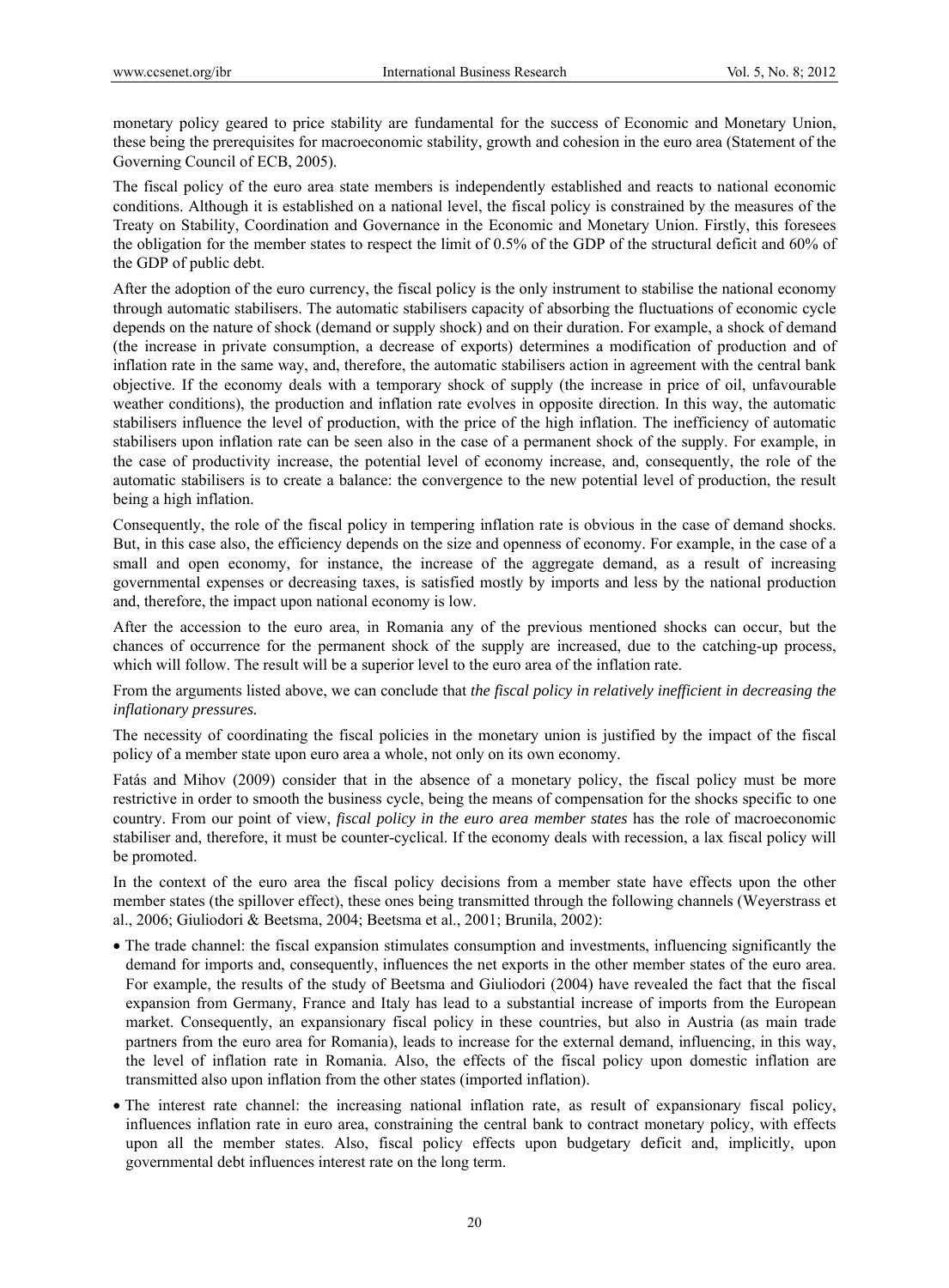The exchange rate channel (real and nominal): the increase of the interest rate leads to a nominal appreciation of the euro currency, with positive effects upon the inflationary process from all the member states. The increase of the consumer prices in a superior rhythm of the other member states determines a change of the real exchange rate (on the condition of the fix nominal exchange rate) with impact upon international competiveness.

In our opinion, *an expansionary fiscal policy does not generate inflationary pressures if the economy increases under its potential level*. On the contrast, a procyclical expansionary fiscal policy exacerbates the inflationary process. Consequently, minimizing the spillover effects is connected to a counter-cyclical fiscal policy. In this case, the effects will occur only through the trade channel - the demand for imports.

We consider that the spillover effects of the fiscal policy are manifested in the whole world through the trade channel, because of the trade linkages that exist between states. Also, the interest rate channel generates effects in the entire European Union, not only on the euro area level, because the ECB interest rate influences the interest rate on the interbanking market (EURIBOR) and, consequently, it influences deposits and loans in euro. And the channel of the exchange rate generates effects in the entire Union, especially in the countries with a fix exchange rate (Lithuania, Latvia).

Therefore, the inflation rate in Romania will be influenced by the national fiscal policy and also by the one from the euro area member states. For instance, to decrease the inflationary pressures after the accession to the euro area, a restrictive fiscal policy is necessary not only in Romania, but also in the European states, because an expansionary fiscal policy in one of these states (especially with the states with trade linkages) will have negative influences upon inflation rate from our country on the imported channel on the one hand and, on the external demand channel, on the other hand. Consequently, the trade in the euro area influences the efficiency of the national fiscal policy. But we consider that a major role is being held by the way of restricting the fiscal policy. For instance, in Romania, the restrictive fiscal policy should be based on reducing the share of consumer expenses in the GDP and increasing the share of investment expenses in the GDP.

Gerald (2001) considers that if the fiscal policy on the euro area level is optimum, in the way of not creating pressures upon interest rate, the fiscal policy from each member state, does not have side effects upon the others. In the case when a fiscal stimulus leads to an inappropriate fiscal policy at the level of the euro area, it will leads to restrictions of the monetary policy through the increase of interest rate, with negative effects upon all the other member states. Because the aggregate values of the level of the euro area (the inflation rate, the structural deficit, the output gap) are influenced mostly by the individual values of the strongest economical powers (Germany, Italy, France), the effects generated through the channel of interest rate and the channel of the nominal exchange rate depend on the fiscal policy from these states.

We consider that the spillover effects of the fiscal policy from a member state will influence the inflation rate from Romania, on a large scale, *on the trade channel*, because most of our trade linkages of our country are with the EMU member states. As a consequence of the bilateral trade with the euro area, the generated effects on the nominal exchange rate channel will be relatively low. In what concerns the *interest rate channel*, the impact upon inflation rate depends on the interest rate elasticity of loan demand.

The main argument of coordinating the fiscal policies is represented by the possible negative consequences (Gerald, 2001, p.11, apud Buti & Martinot, 2000). In our opinion, the coordination of the fiscal policies is conditioned by business cycle synchronization. For example, if the economy of Germany is under its potential level, the fiscal policy will be an expansionary one, stimulating the external demand of Romania, having pressures upon consumer prices.

New fiscal treaty – the instrument for coordinating national fiscal policies – follows the prevention of excessive budgetary deficits, its aim being not to promote a fiscal policy of decreasing asymmetric cycles. The constraint imposed of maintaining the structural deficit under the limit of 0.5% of the GDP, limits the fiscal policy efficiency in the case of an economy under recession. The promotion of a counter-cyclical fiscal policy (the decrease of taxes, the increase of governmental expenses) would lead to an increase of the budgetary deficits.

### **4. Conclusions**

The financial system of our country is underdeveloped, but the financial integration will reduce the differences between the monetary transmission mechanisms.

In the transmission mechanism of monetary policy, a major role is played by the structure of the financial assets and liabilities of households and corporations. If in the year 2007-2009 the weight of external sources of financing of corporations in the GDP was similar in Romania and the euro area, in the year 2010 in Romania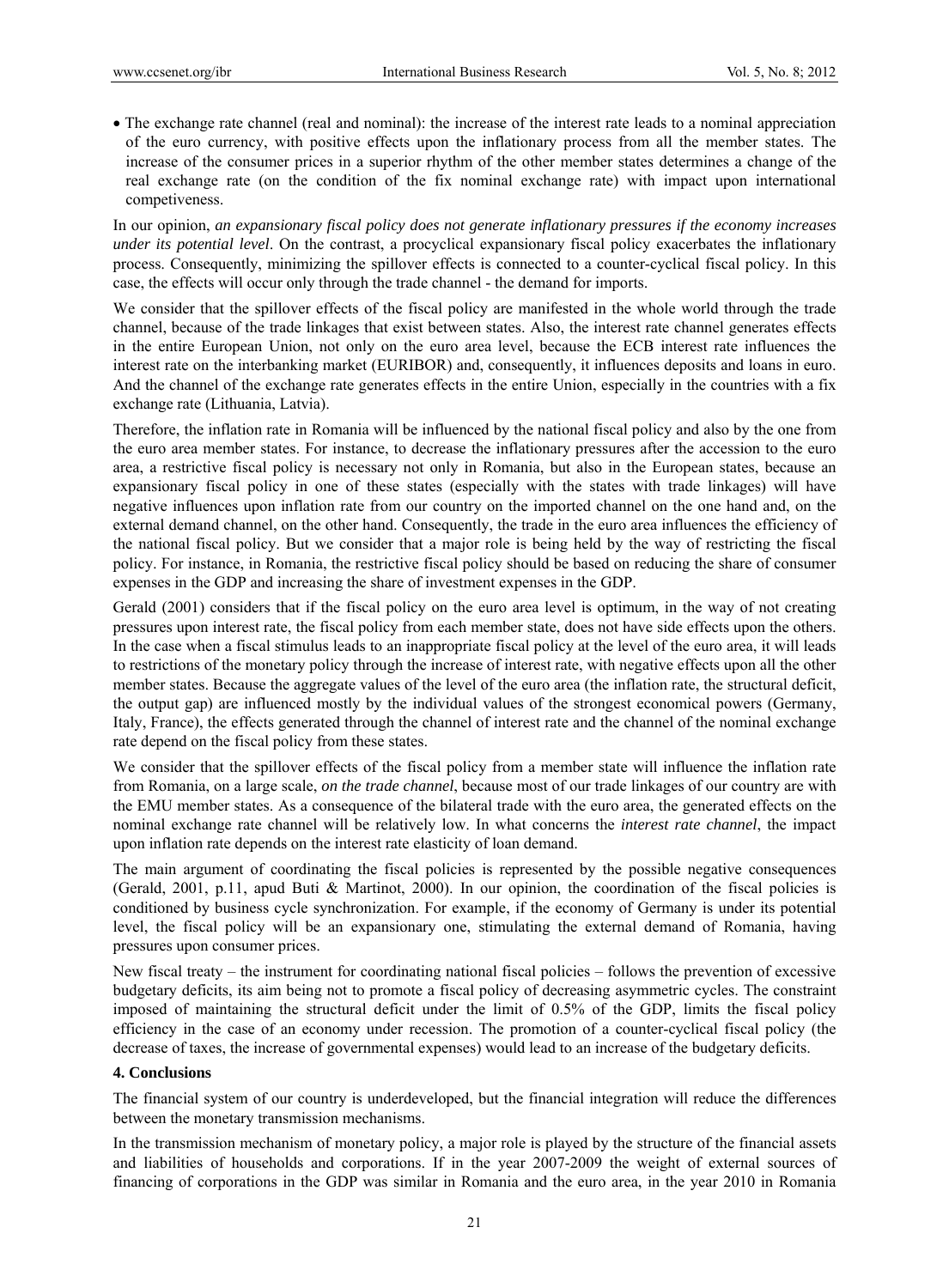there has been a decrease by half of them, which means that the impact of the monetary policy decision was different.

Regarding the financial liabilities of households in Romania, these are mostly by bank loans, but their weight in the GDP is less inferior to the one from the euro area. Also, the effect of wealth of the assets price is relatively low in Romania, the financial assets of households (as a weight in the GDP) being half from the one in the euro area. Consequently, there are differences in the monetary transmission mechanism between Romania and the euro area, the loan channel being stronger in the euro area.

The negative effects of loosing the autonomy of monetary policy can be counteract by promoting some restrictive fiscal and incomes policies. After the adoption of the single currency, the fiscal policy is the only instrument to stabilise economy, but its capacity depends on the type of shocks, on the size and openness of economy. For instance, in the case of *Romania the fiscal policy will be relatively inefficient*, because the measures of the fiscal policy will affect on a low scale the national production. On the other hand, the probability of the supply shocks to manifest is high, shocks upon which the fiscal policy cannot action. But the inflation rate in Romania will be influenced both by the national and the euro area states member fiscal policy. Therefore, the inflation rate will be affected by the fiscal policy from the states with which Romania has trade linkages through the means of the external demand, in the case when this is counter-cyclical. If the fiscal policy from these states is procyclical, the spillover effects will be seen upon Romanian economy and on the channel of interest rate and exchange rate. In this case the effects will be positive, because a procyclical fiscal policy will increase inflation rate and, therefore, the ECB will react in order to temper it, through an increase of the interest rate and, implicitly, the euro currency will appreciate.

### **References**

- Angeloni, I., et al. (2005). Economic and Monetary Integration of the New Member States Helping to Chart the Route. *ECB Occasional Paper Series, 36*. http://www.ecb.int/pub/pdf/scpops/ecbocp36.pdf
- Anzuini, A., & Aviram, L. (2004). Financial Structure and the Transmission of Monetary Shocks: Preliminary Evidence for the Czech Republic, Hungary and Poland. *Banca d'Italia Temi di Discussione, 514*. http://www.bancaditalia.it/pubblicazioni/econo/temidi/td04/td514\_04/td514en/en\_tema\_514.pdf
- Beetsma, R., & Giuliodori, M. M. (2004). What are the Spillovers from Fiscal Shocks in Europe? An Empirical Analysis. *ECB Working Paper*, *325*. http://temporaryaddress.cepr.org/MEETS/WKCN/1/1589/papers/Giuliodori.pdf
- Beetsma, R., et al. (2001). Is Fiscal Policy Ccoordination in EMU Desirable?. *Swedish Economic Policy Review, 8*, 57-98.
- Bitāns, M., & Kaužēns, E. (2004). Impact of the Euro Adoption on the Economy of Latvia, Latvijas Banka. *Working Paper, 2*.

http://m.bank.lv/public\_files/images/img\_lb/izdevumi/english/citas/Impact\_of\_the\_Euro\_Adoption.pdf

- Brunila, A. (2002). Fiscal Policy: Co-ordination, Discipline and Stabilisation. Bank of Finland. *Working Paper, 7*. http://ec.europa.eu/dgs/policy\_advisers/archives/experts\_groups/docs/brunila.pdf
- Csajbók, A., & Csermely, A. (2002). Adopting the Euro in Hungary: Expected Costs, Benefits and Timing. Magyar Nemzeti Bank, *NBH Occasional Papers*, *24*. http://english.mnb.hu/Kiadvanyok/mnben\_muhelytanulmanyok/mnben\_ocassional\_24
- Fatás, A., & Mihov, I. (2009). The Euro and Fiscal Policy. National Bureau of Economic Research, *NBER Working Paper*, *14722*. http://faculty.insead.edu/fatas/fpeuro.pdf
- Gerald, J. F. (2001). Fiscal policy in a Monetary Union: the Case of Ireland. *ESRI Quarterly Economic Commentary*, *1,* 1-17.
- Lambertini, L., & Rovelli, R. (2001). Independent or Coordinated? Monetary and Fiscal Policy in EMU. http://dipeco.economia.unimib.it/workemu/acceptedpapers/Pdf/RovelliRiccardo%20Wp.pdf
- Weyerstrass, K., et al*.* (2006). Economic Spillover and Policy Coordination in the Euro Area. European Commission, *Economic Papers*, *246*. http://ec.europa.eu/economy\_finance/publications/publication754\_en.pdf
- \*\*\*. EMU@10: Successes and challenges after 10 years of Economic and Monetary Union, European Economy, 2, 2008